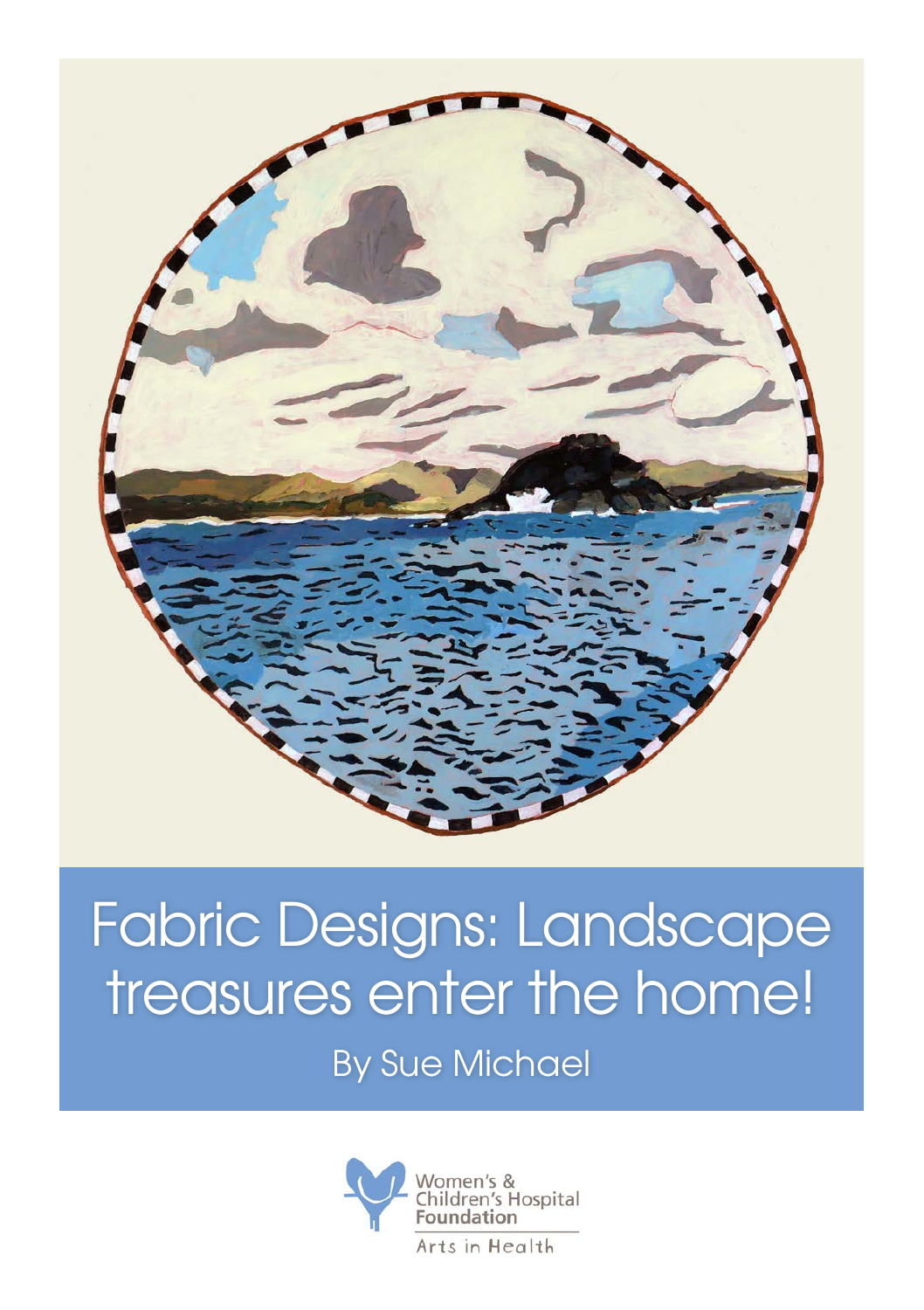Sue initially trained as a Registered Nurse, then later completed a Degree in Visual Art and Applied Design, Diploma in Photo-Imaging, Bachelor Visual Art Honours (1st Class), and, in 2018, a transdisciplinary PhD within Visual Art. During 2020, Sue also attended a UK-based, online course concerning fabric design, to develop further skills to apply to and expand her favoured theme of geography-based place studies.

Her interests in reciprocal relationships with the natural world, and the subsequent potential for ecotherapy, inspires her work; regional South Australia provides bountiful locations for her to explore these holistic concepts.

The paintings in this exhibition were originally designed as circular painted views for fabric designs that have potential to grace silk scarves, cushions or patchwork quilts in domestic interiors.

## *"The paintings can then be messengers from the natural world. Landscape can 'enter' the home."*

*"Many of the images were inspired from old family slides or found vintage photos, from a time when we had a less architecturally developed footprint upon the land. Beach shacks would still shake in the southerly blusters, and animals could graze by the cabins' back door. Handfuls of shells were too numerous to collect, and garden flowers could be abundantly picked for petal arrangements for a china saucer on the kitchen table."*

*"Rather than being sentimental, these images hope to communicate certain pleasing atmospheres forwarded by nature, that may potentially promote balanced, calming or simplified thoughts."* 

*"Some of these fabrics are available online from Digital Fabrics in Sydney…a city that has been welcoming of these simple local scenes. Perhaps we can mistakenly overlook the unique, grounded, simplicity of our local places, here in South Australia".*

Sue has a rich professional practice and exhibits nationally. She is currently teaching place studies, online, to regional South Australian artists, and producing her own art resources suitable for those feeling confined and, indeed, distanced from the natural world.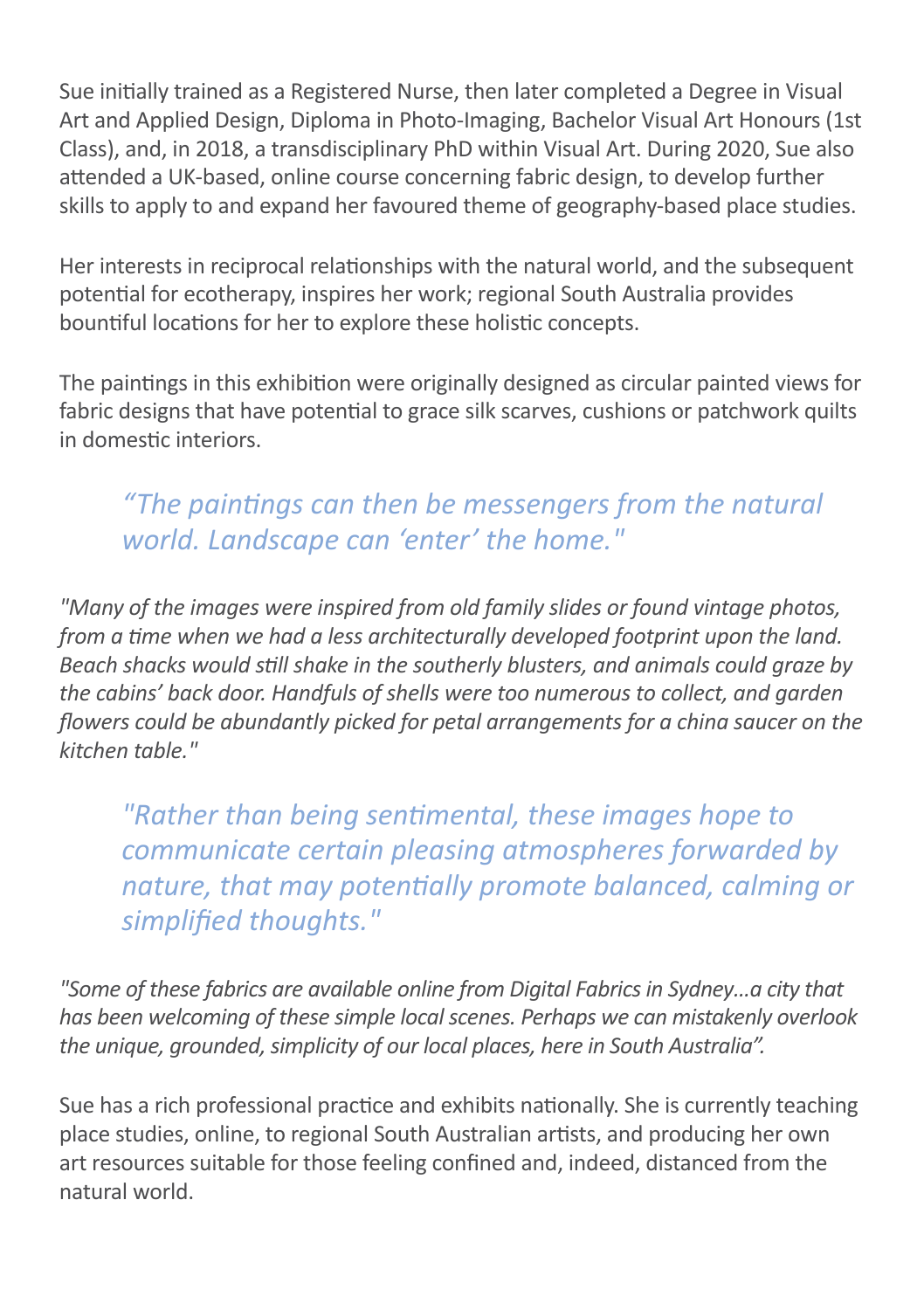





Image top left: detail of *Beach Shack Green Fields* Image bottom left: detail of *Yasmin's Petal Arrangement* Image right: portrait of Sue Michael

To see more of Sue's artwork visit: Instagram **@soodiorama**  Website: **www.suemichael.art**  Designs on Fabric: **www.digitalfabrics.com.au/sue-michael-the-designer-project/**